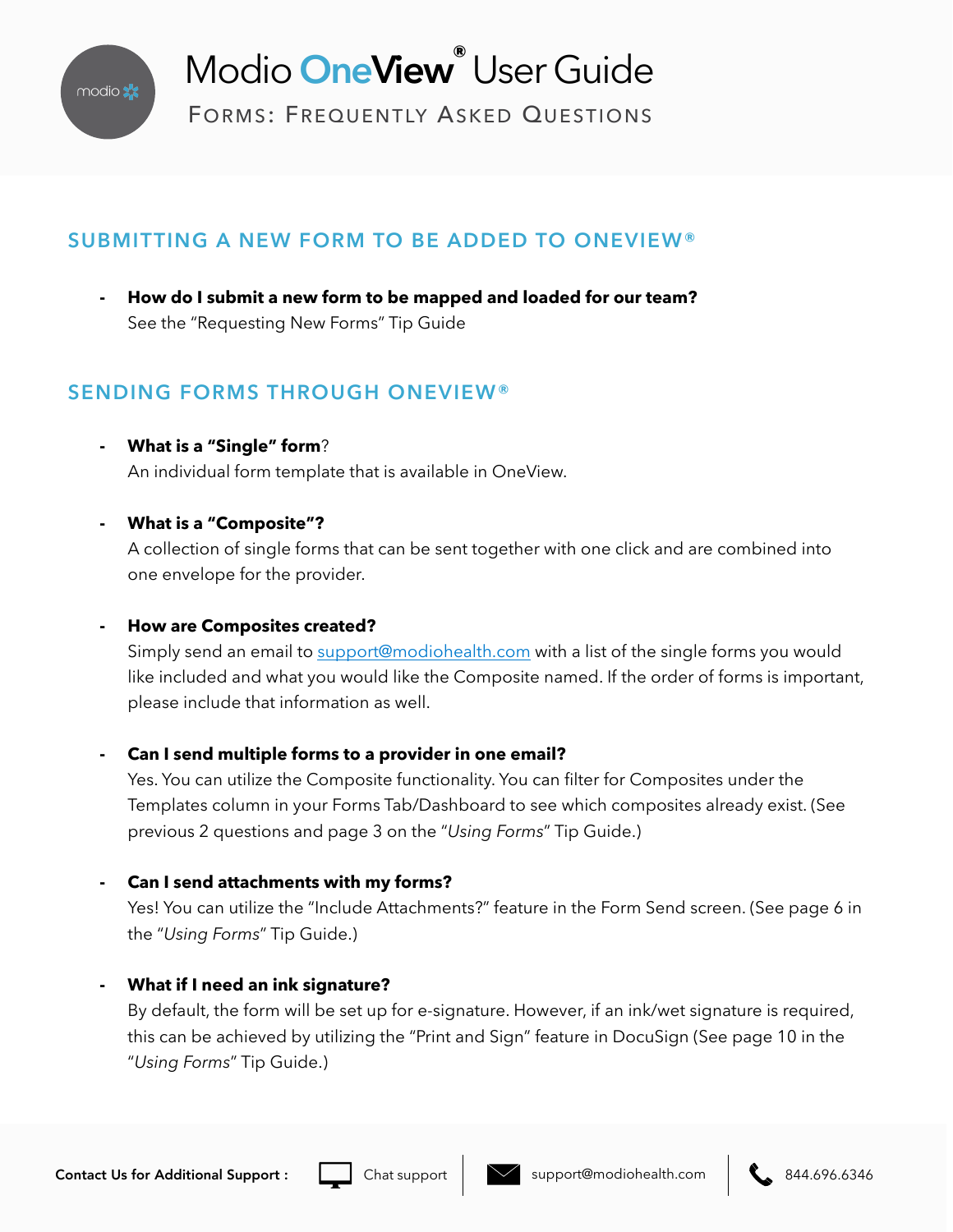

## **SENDING FORMS THROUGH ONEVIEW®**

**- What if a form needs to be signed by multiple individuals?**

Unfortunately, this functionality is incompatible with our custom DocuSign API (which allows composites and pre-filling). Additional signatures will need to be completed outside Docusign/ OneView®.

**- How do I get rid of the "In Progress" watermark?**

The "In Progress" watermark will disappear once the envelope is e-signed/submitted OR if the "Print and Sign" feature is used. (See page 10 in the "*Using Forms*" Tip Guide.)

# **DATA THAT POPULATES ONTO FORMS**

**- Can I edit a mapped form once it has been pre-populated and sent through DocuSign?** 

Yes. Most users send the form to themselves via email first to QA, edit and add any additional info that wasn't in the OneView® provider profile. You can edit anything that was pre-populated from OneView® before you reassign the form to the provider to complete and sign.

### **- Can I make certain questions/fields required?**

Yes. Our team can apply this setting to specific fields within a template. Please use caution when determining what fields should be required as this will be required on ALL sends of the form. (e.g. If medical school is made required, and the form is sent to a Nurse, then the provider would be required to put something in this field even though it doesn't apply to them.)

**- What are alerts in the different profile sections in OneView®? What implications do they have for Forms?** 

Throughout multiple sections of the OneView® provider profile, you will see a bell icon which indicates if an item has an alert on it. You can disable the alert by clicking on the bell. Disabled alerts show with a slash through them. Disabling the Alert (bell icon) has 2 major implications:

1) it will prevent the record from showing up on compliance reports; you will not be alerted it is expiring/expired

2) records with disabled alerts will NOT populate onto Forms. If you disable the alert (bell) that item will not prefill onto forms